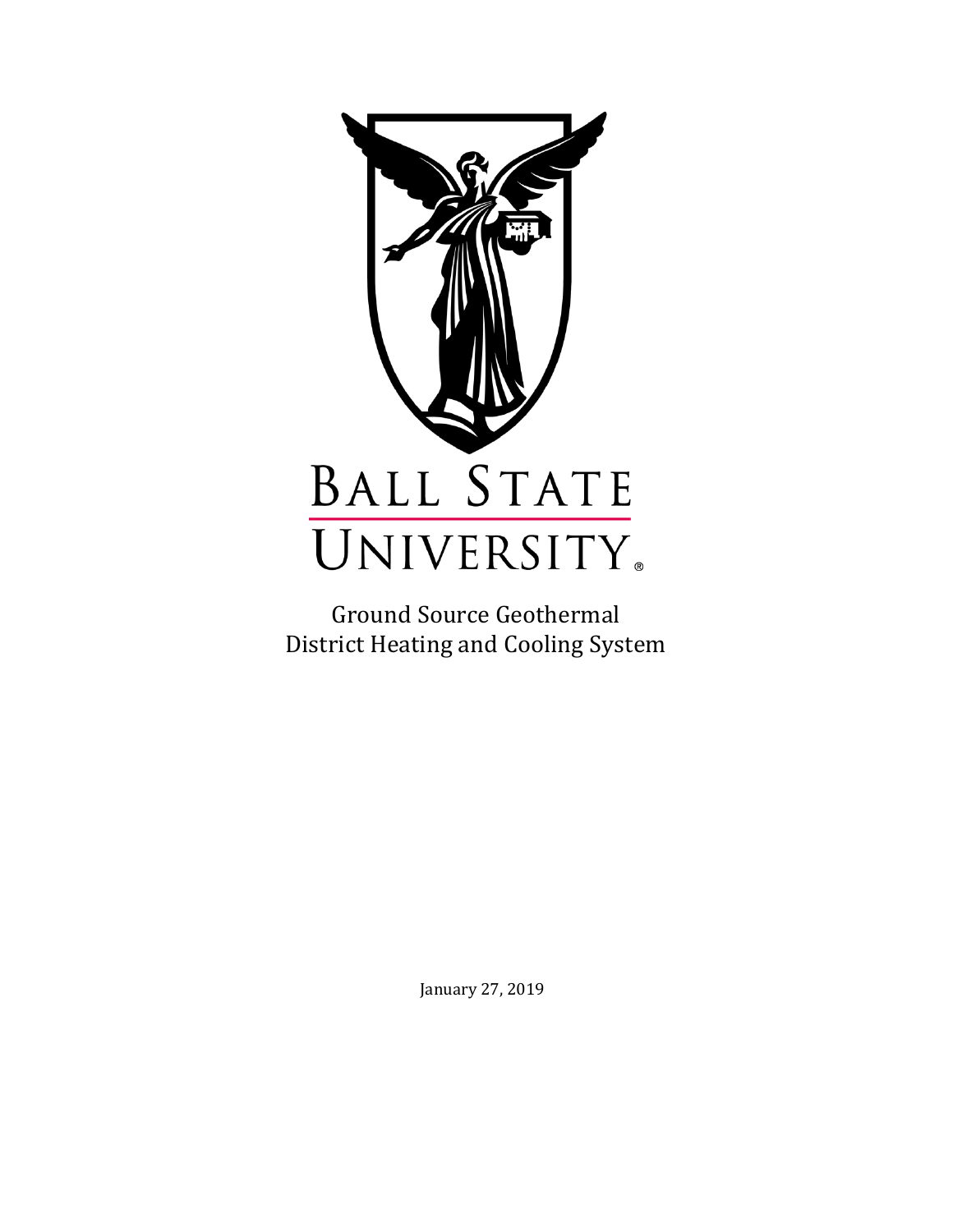### **Background**

Founded in 1918, Ball State University is a state-assisted institution of higher education located in Muncie, Indiana, approximately 55 miles northeast of Indianapolis. The University is home to seven academic colleges offering almost 300 degrees at the baccalaureate, masters and doctoral level to approximately 20,000 students. Ball State's main campus occupies 731 acres of land and includes more than 47 major buildings enclosing approximately 6.5 million square feet of space for academic classrooms, administrative offices, sports facilities, and residence halls.

Campus structures are heated and cooled by a so-called district energy system. Such a system provides steam and chilled water to numerous buildings from central energy plants. Ball State's steam plant was powered by four coal-fired boilers and three natural gas fired boilers. The four coal-fired boilers were originally placed into service in the 1940s and 1950s. These four coal boilers due to condition, capacity limitations and EPA emission requirements were shut down as of March, 2014.

### **Project Description**

Ball State University's geothermal conversion project replaces the university's existing coal-fired boilers and chilled water equipment with the nation's largest ground-source geothermal district energy system. This system simultaneously produces hot water and chilled water.

In 2005, the Indiana General Assembly authorized Ball State University to replace or upgrade its aging coal-fired boilers and provided the university with the initial \$44.8 million to begin the project. After exploring a number of alternatives, the university decided to replace its existing heating and cooling system with a geothermal ground source heat pump system. The earth's ability to maintain a constant temperature makes it a renewable energy source.

The University's board of trustees approved the plan on February 6, 2009. On May 9, 2009, Senator Richard Lugar joined university officials in Muncie to break ground on the project.

# **Major Features**

The geothermal energy system is composed of the following major elements:

District Energy Stations:

Two "district energy stations" have been built at opposite ends of the campus. The stations include large capacity heat pump chillers (4 x 2500 ton capacity), which can produce 150 degree Fahrenheit water for heating purposes and 42 degree Fahrenheit water for cooling purposes. The heat pump chillers in these two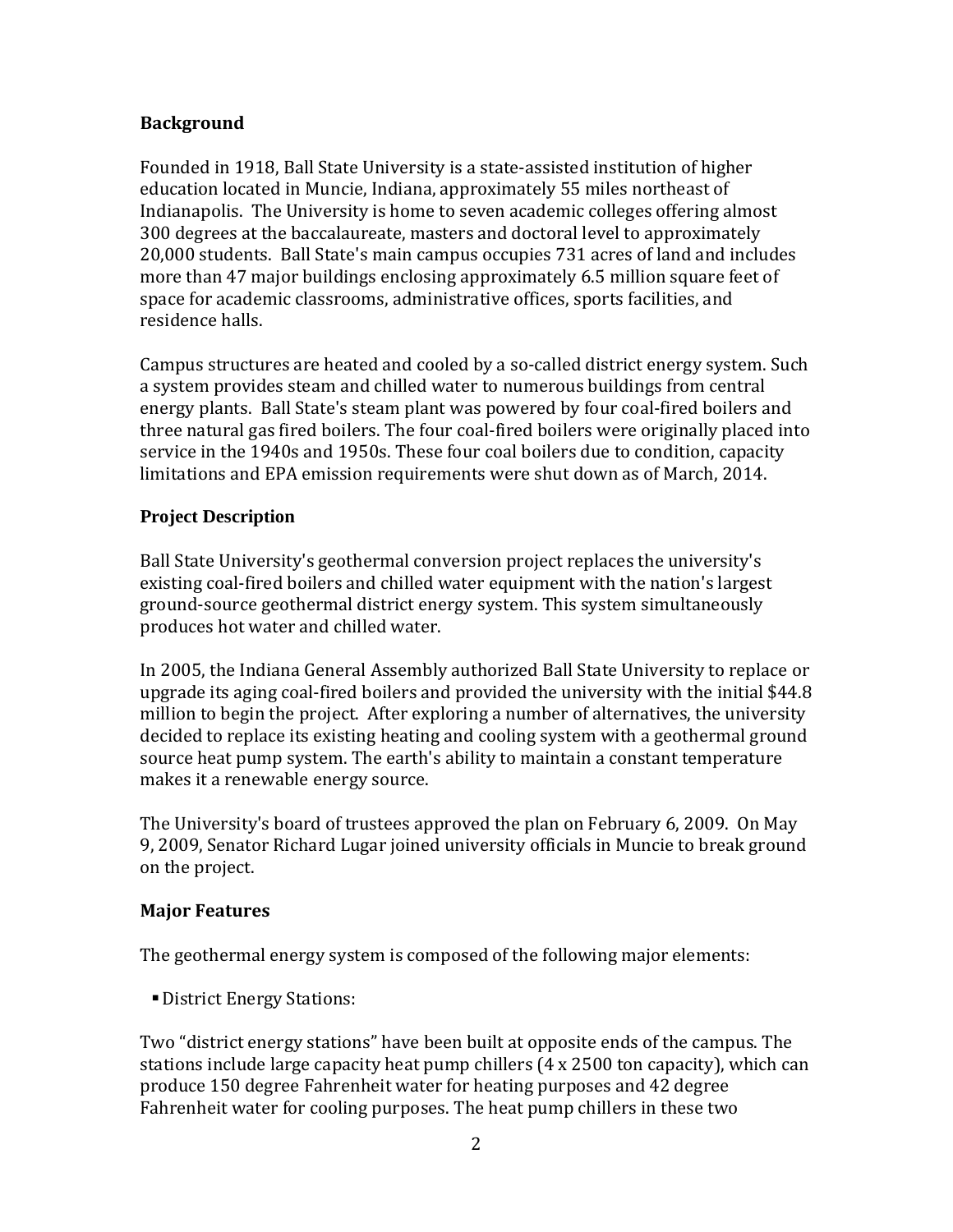buildings feed hot and cold water into the same distribution system that provided heating and cooling for all major buildings on campus.

# Boreholes:

Located in two separate fields totaling 25 acres, three thousand six hundred boreholes have been drilled to depths of 400 to 500 feet each. Inserted in each hole is a U-shaped piping that circulates water down to and up from the bottom of each borehole. After construction, borehole fields were restored to their previous use as parking lots and sports fields. A total of 1,800 boreholes have been completed on the north side of campus and serve the north district energy station. A total of 1,800 boreholes have been installed on the south side of campus and serve the south district energy station. The 3,600 borehole provide a heat transfer system that is composed of 1,100 miles of piping in contact with the ground.

It is important to note that the boreholes are not wells. No groundwater is used in any part of this "closed loop" geothermal system. Rather, water is introduced one time and re-circulates throughout the system on a continuous basis. This continuous flow of water supports a thermodynamic process whereby thermal energy is transferred into or out of the ground. Accordingly, the system does not draw from or pose an environmental threat to the underlying aquifer.

Hot & Cold Water Distribution Network:

An extensive hot and cold water distribution loop has been constructed on campus to transport more than 20,000 gallons of water per minute between the geothermal fields, the district energy stations / heat pump chillers, and campus buildings. Nearly ten miles of new distribution loop has been installed.

Building Interfaces:

Each building will require an interface connecting the building heating and cooling system with the distribution network. Those buildings that are currently heated with steam will be converted to hot water.

# **Benefits**

The base project has been completed. Several buildings not currently converted will be converted to the geothermal system in the near future when they undergo full renovation. The university retired its use of coal as a fuel source, eliminating the following emissions annually: 85,000 tons of carbon dioxide, 240 tons of nitrogen oxide, 200 tons of particulate matter, 80 tons of carbon monoxide, and 1,400 tons of sulfur dioxide. The university's overall carbon footprint will eventually be reduced by nearly fifty percent when all building conversions are complete.